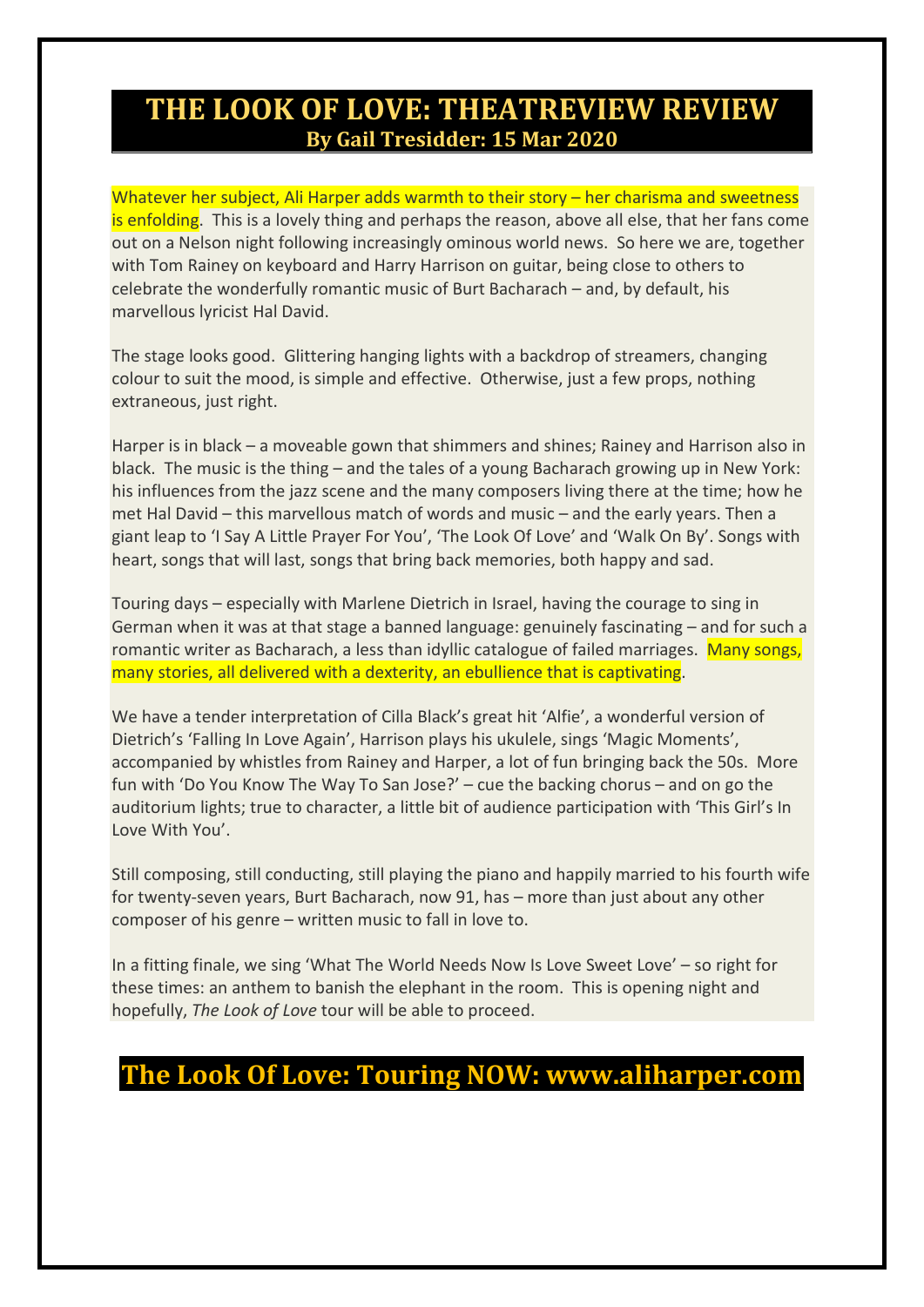### **THE LOOK OF LOVE: REVIEW By Sophie Elizabeth Ricketts for Backstage Christchurch: 17 Dec 2020**

After not one but two Covid related bumps in the calendar, renowned songbird Ali Harper has created another musical love letter to an incredible songwriter. The artist under the spotlight this time is Burt Bacharach in her new show: THE LOOK OF LOVE. **Backstage [Christchurch](https://www.facebook.com/BackstageChristchurch/?__cft__%5b0%5d=AZX4Q-sUW2lBP3JGxp9urQXyUF-ufBSKxoezJvB_Vc0HdLrvCrHavpTj9F6J9ps0fGJBuAty-v3ujEKUWRpTJbBZFA6trk8d41VlCAdKZXFTeOBDpjgh7amUXW0AOLjwKkKlue9HpELejVcfQtbE3C4L&__tn__=kK-R)** reviewer **Sophie [Ricketts](https://www.facebook.com/Sophie-Ricketts-776279502493671/?__cft__%5b0%5d=AZX4Q-sUW2lBP3JGxp9urQXyUF-ufBSKxoezJvB_Vc0HdLrvCrHavpTj9F6J9ps0fGJBuAty-v3ujEKUWRpTJbBZFA6trk8d41VlCAdKZXFTeOBDpjgh7amUXW0AOLjwKkKlue9HpELejVcfQtbE3C4L&__tn__=kK-R)** was in the audience last night and thought: "The

show was a non-stop parade of hits... I would encourage anyone who enjoys good music and good cabaret to buy a ticket even if they don't already consider themselves a Bacharach fan."-

After a year of no international travel, and somewhat limited national opportunities too, it was a joy to feel like I was whisked away to New York City for one night of fun in an underground cabaret. Ali Harper delivered entertainment in spades in her newest show: The Look Of Love. Dedicated to the songs of one of America's most influential songwriters of the twentieth century, the show was a non-stop parade of Burt Bacharach hits. So much so that I would encourage anyone who enjoys good music and good cabaret to buy a ticket even if they don't already consider themselves a Bacharach fan. (But trust me, you are even if you don't already know it.)

I got hooked easily, my favourite Bacharach song ("I'll Never Fall In Love Again") was on the menu early and I found myself unable to control my desire to tap along and bob my head in time with the music. Hal David's lyrics flowed like bubbly champagne from Ali's lips and waves of nostalgia swept over the audience.

Ali is the consummate professional. She's so at home on stage it is easy to fall under her spell and be transported into the world of each song. Her technical abilities are matched with a beautiful skill for storytelling; I would wager that last night she gave one of the most beautiful renditions ever of what I would argue is Burt's weakest song ("What's New Pussycat?"). Her impression of Marlene Dietrich was spot on, such is her talent for inhabiting other singers and telling their stories; those who have seen her phenomenal previous shows "Songs For Nobodies" and "A Doris Day Special" will already be familiar. Ali's heart is so big I wonder how on earth it stays contained inside her body, such is her generosity towards her audiences when she is performing. Her precise execution of delicate and complex material is never void of authenticity, and every smile she gives is generous and sincere.

She is dutifully supported in this show by two of the best musicians in town: Harry Harrison on guitar, and Tom Rainey on piano and in the role of musical director. Tom's arrangements wonderfully showcase the nuances in Burt's writing and enhance Ali's knack for wringing the most emotion out of a lyric. It was clear they were having just as much fun as she was and it warmed my soul.

In addition, a large number of highly skilled local musicians lent their talents to creating her album of the show and building the musical ambiance in each song's arrangement. The physical ambiance within the space was curated nicely in Sean Hawkins' lighting design. Ali was beautifully dressed in a gorgeous outfit which magically transformed to become a second outfit without her ever needing to leave the stage; claps for Roz Wilmott-Dalton and her clever design. My only disappointment was that the programme didn't contain a song list identifying each number in the show, as I would have loved to revisit it all again today. But lucky us, we have the opportunity to buy her album and put it on repeat at home.

Ali Harper seems to have Christchurch audiences wrapped around her little finger; and why shouldn't she? She has the talent, the skill, and the showmanship to justify it. How lucky we are to the have the opportunity to transport ourselves into the chic music clubs of bigger international cities without even hopping on a plane! Do yourself a favour, treat yourself to a ticket and witness a masterful artist at work.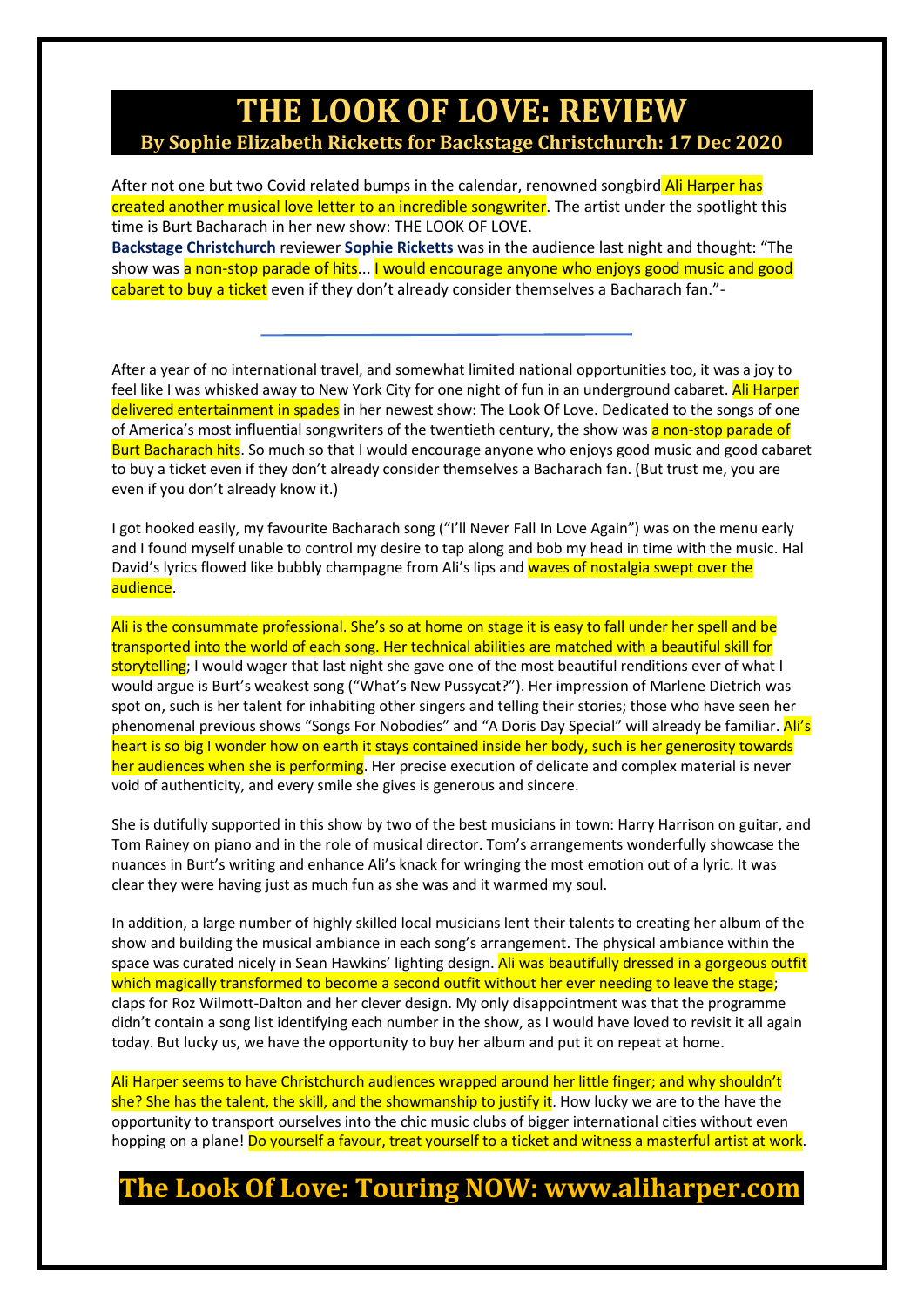### **THE LOOK OF LOVE: THEATREVIEW REVIEW By Tony Ryan: 17 Dec 2020**

This isn't the first time I've seen Ali Harper in a one-woman show, but this time she's written the script herself. If the novel and dramatic originality of Joanna Murray Smith's *[Songs for Nobodies](https://www.theatreview.org.nz/reviews/review.php?id=10346)* three-and-a-half years ago at Court Theatre, with a director who shaped the show into a fluid and structured entity was more polished, the more personal and less formal approach of *The Look of Love*, at The Piano, works equally well in its own way.

*The Look of Love* takes a selection of hits from the 1950s, 60s and 70s written by Burt Bacharach, along with some background to his life, and presents them in an intimate cabaret style that keeps us fully engaged throughout its unbroken ninety-minute duration.

If we didn't already know that Burt Bacharach and his lyricist Hal David were behind many of the hits of Gene Pitney, The Carpenters, Dusty Springfield, Tom Jones, Dionne Warwick, Sandie Shaw, Cilla Black and many others, we might have been surprised by the string of familiar songs that make up this show. But, for me, the name 'Burt Bacharach' remains part of the flavour of my teenage years and beyond. The number of those little seven-inch 45rpm singles whose orange (Gene Pitney), purple (Sandie Shaw) and many other coloured labels featured his name and found their way into my treasured collection of recorded music, will always be a nostalgic resonance of those times.

This evening's audience is clearly of the same mind and, if they're also predominantly of the same generation, it's amazing how these songs are familiar and beloved of many younger people as well.

Ali Harper and her musical director, Tom Rainey, consistently demonstrate their deep and personal love of these songs. Both performers convey the musical and expressive essence of every song so completely that memories of the original performances are enhanced. In the past, when singers have attempted to emulate familiar hit recordings, I've sometimes found that comparisons can result in a wish for more authenticity, but here, singer and musicians bring the material newly to life with their own considerable musical intuitions and personalities. Tom Rainey's arrangements retain enough of the original details of instrumentation, while bringing his own insights, extending our perceptions and enabling us to find something new, no matter how deeply engrained our familiarity.

Tonight, guitarist Harry Harrison adds subtle colours to many of the songs, and his ukulele introduction to 'Raindrops Keep Falling On My Head' is one of many heart-in-throat moments as we realise which song is about to emerge.

Towards the start of the show, a reference to Bacharach's early studies in classical piano and composition (much more important to him than Harper's script would have us believe) made me wonder, as I've wondered ever since first encountering 'What Do You Get When You Fall In Love' in the late 1960s, if its similarity to the opening of the final movement of [Beethoven's 'Piano Sonata no. 25 \(Op. 79 in G\)'](https://www.youtube.com/watch?v=ZvxhqlqNhu4) [begins @ 6'25"] is a deliberate borrowing on the song-writer's part. I suppose we all get our creative inspirations from somewhere!

The conversational style of Ali Harper's script leaves room for the inspiration of the moment, and the informative contributions from Tom Rainey at the piano, along with interchanges among all three performers, make us feel that we are sharing the magic moments of discovery alongside the musicians as they explore each song. Harper's way of talking directly to the audience also has a genuineness, as if we're all friends in her studio listening to her enthuse about the music.

The simple stage setting with suggestive lighting and faultless technical support, along with twenty-or-so prerecorded backing singers and musicians, all contribute to the engaging and professional presentation, but it's primarily Harper's charm and vocal prowess on which the real success of *The Look of Love* relies.

Burt Bacharach wrote so many familiar hit songs that it's impossible to mention even just those that feature in the show but, for me, the highlight comes near the end when we hear a sequence of excerpts from three favourites – 'I Just Don't Know What To Do With Myself' (Dusty Springfield), 'Anyone Who Had A Heart' (Cilla Black) and 'Always Something There To Remind Me' (Sandie Shaw).

These, followed by 'Alfie' (Cilla again, and arguably Bacharach's greatest song), and a couple more songs about love, bring the show to a close after which the enthusiastic, near-capacity audience must have wandered out into the night, filling the streets of Christchurch with their own hummed, muttered or even out-loud renditions of these timeless classics.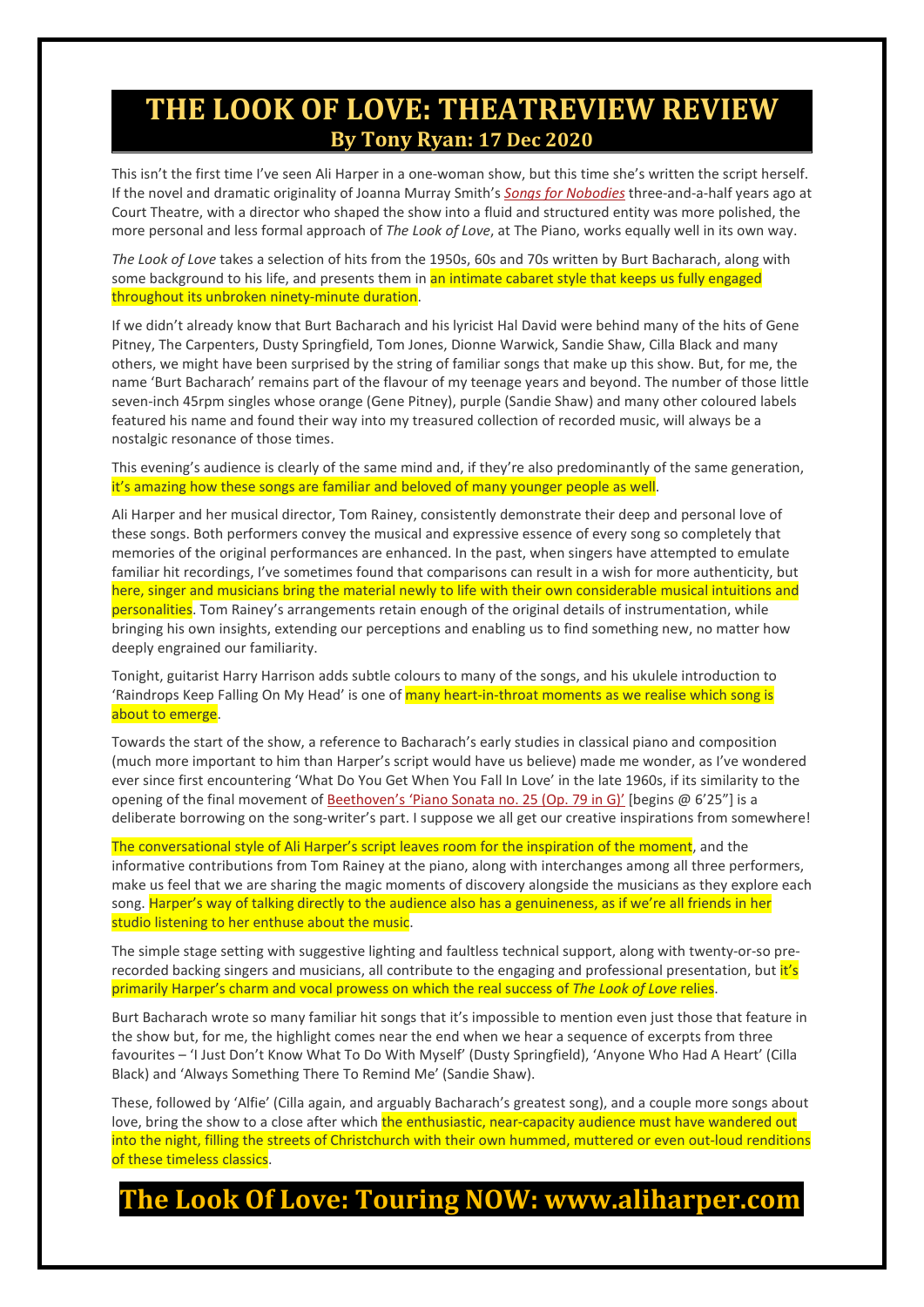### **THE LOOK OF LOVE: THEATREVIEW REVIEW By Jo Hodgson: 23 Jan 2021**

If you are looking for a night of nostalgia, musical enrichment and exceptional entertainment, then look no further than *The Look of Love*: a show celebrating the music of Burt Bacharach performed by the inimitable Ali Harper with Tom McLeod on piano and guitarist Callum Allardice.

Burt Bacharach is a household name who has influenced the musical landscape from the 1950s onwards – and at the age of 91, he is still performing and writing.

With musical arranger Tom Rainey's sumptuous orchestral arrangements to put us in the right mood, Ali takes us on a journey; a journey back to a simpler time when a young American boy practised piano and discovered the joy of Jazz through the influence of Dizzy Gillispie, Count Basie and Charlie Parker.

Over his writing career, often teaming up with lyricist Hal David, he wrote for such powerhouses as Marlene Dietrich, Dionne Warwick, Dusty Springfield, Perry Como, The Carpenters, Aretha Franklyn, Cilla Black and Tom Jones. Even if you don't think you know a Burt Bacharach song, invariably you will discover you do as soon as you hear them, such is the timelessness of this music and how many times they have been covered by a myriad of performers.

On an elegant stage setting, we are enlightened and inspired by Ali's charismatic performance which has us eating out of her hand. She wins us over with her down to earth storytelling which is skillfully woven together and paced and pitched perfectly between entertaining us and delivering contextual information. Her voice flows in and out of the different song styles like syrup, and she is in absolute control of every note, breath and emotional nuance throughout.

The warm and easy-going relationship on stage between Tom, Ali and Callum makes us feel like we have been invited into their lounge for a soiree. They sensitively support Ali and effortlessly manoeuvre around Bacharach's exciting chord progressions, modulations and changes of meter. It is a joy to see Tom back on his piano stool in a live show again and he shifts to the singing spotlight with ease to croon *'*Story of my Life', while also joining in with delivering interesting anecdotes about Bacharach's life and musical prowess.

The orchestrations surrounding the performance enhance the emotional power and stylistic authenticity of the music. Given that Ali recorded her 'The Look of Love' CD with these musician's, she has a relationship with them all and includes them as if they are all there on the stage with her, rather than a faceless backing track. A very minor quibble is I wished the mix allowed Tom and Callum's instrumental sound to be just a little more forward at times, to bring more focus to their sound in the room.

Whether it is a sassy salsa, being humorously silly and over the top, a sultry torch song or a poignant ballad, Ali takes us into the heart of all of these hit songs. With songs such as 'Do You Know the Way to San Jose', 'The Look of Love', 'Always Something There to Remind Me' through to 'What's New Pussy Cat', 'Magic Moments', 'Walk On By' and 'Alfie', we are treated to Ali's ability to paint the songs with so many vocal colours from brassy twang, rich chest warmth, husky sensuality to the emotional and judicial use of breath.

Her performance is a vocal and dramatic masterclass of effortlessness which has been developed through years of honed practice and exploration. As a singer, I love observing how other singers traverse technically through a performance like this and am equally awed and inspired by the craft on display tonight.

Ali is a darling of the New Zealand performance scene and makes her mark wherever she goes. Her knack for delivering at such an exceptional level of performance to breaking out into good ol' Kiwi as if she is having a cuppa with us at the kitchen bench endears her to us all.

The overriding message from 'The Look of Love' is clear: music is unifying, and right now more than ever, what the world needs now, is love sweet love.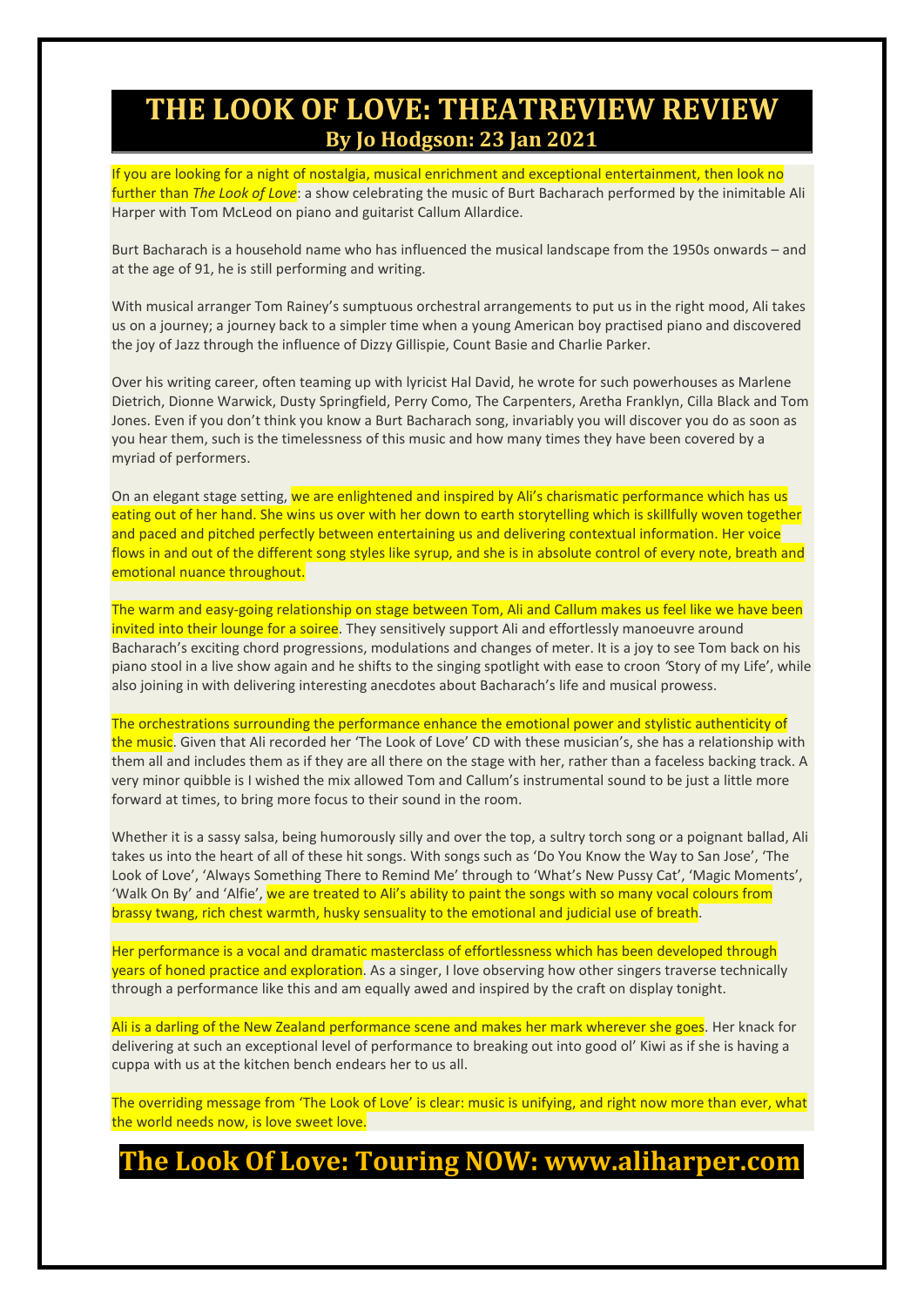### **THE LOOK OF LOVE: REVIEW By Peter Mechen for Middle C: 23 Jan 2021**

#### By **[Peter Mechen](https://middle-c.org/author/peter/)**, 23/01/2021

THE LOOK OF LOVE – An Evening of songs of Burt Bacharach written and presented by Ali Harper (vocalist) with Tom McLeod (musical director/piano) / Callum Allardice (guitar)

Music arranged, produced and mixed by Tom Rainey Soundtrack played by members of the Christchurch Symphony Orchestra Backing vocals performed by Jennine Bailey, Naomi Ferguson and Juliet Reynolds-Midgely Recorded and engineered by Thom O'Connor Produced by Ali Harper and Iain Cave (Ali-Cat Productions)

Circa Theatre, Taranaki St., Wellington

Saturday, 23rd January 2021

I can't think of another performer I know whose presentations give me more pleasure than do those of Ali Harper's, for her unbeatable combinations of artistry, energy and sheer charisma! And here, at Circa Theatre once again, we were treated to all of those qualities put at the service of the music of one of the most iconic songwriters of recent times, Burt Bacharach. His is a name which, like those of songwriters of previous eras, such as Irving Berlin, George Gershwin, Cole Porter, Johnny Mercer and Hoagy Carmichael, has become synonymous with the act of creation of songs that immediately bring to listeners' minds memories of specific times, places and people.

For Harper this show seemed something of a chameleon's act throughout the presentation, one that she brought off with *characteristic whole-heartedness and engaging flair* - unlike with her previous shows I'd seen in which she personified either a single performer ("A Doris Day Special"), or a number of stellar artists, either as themselves("Legendary Divas") or as their star-struck fans ("Songs for Nobodies"), her focus this time was a songwriter. How adroitly and persuasively, then, was she able to train her focus on either a singer associated with the song, or the situation/or context of the song itself, giving something of an organic feel to the songwriter's motivations in each case and thus recreating Bacharach's very own "story" through music.

I wondered beforehand just how Harper would approach these works, given that the confines of the theatre might have seemed to suggest a more intimate, cabaret-style performance, one that would have admirably suited many of Bacharach's songs that I remembered. When we first entered the auditorium it seemed possible that this was to be the case, with "music stations" visibly set up for the singer, for piano, and for another solo instrument – what happened then was that, after the pianist and guitarist had begun, and Harper had entered, the song accompaniments "burgeoned" into what sounded like a full symphony orchestra backing for many of the numbers, Harper explaining at some point that the musicians were in fact members of the Christchurch Symphony Orchestra, whose "sound" had been prerecorded to recreate that well-remembered "Bacharach sound" - many of the songs would have responded well to "cabaret" treatment, but the music undeniably resonated more ambiently in the memory in these sumptuously-crafted "orchestrated" accompaniments.

I admit that it took me the length of the song "The Look of Love" to "adjust" to this "full-on" instrumental approach, not being a great fan in principle of pre-recorded sound and its deployment, but gradually coming to accept the sonic soundscape Harper and her valiant musicians deemed appropriate – thereafter I was caught up in the sweep and full-frontal engagement of it all – and, as with all sound recordings, the ear soon adjusts to pretty much whatever one hears and allows the essential enjoyment to reassert itself.

I'd hoped that, despite knowing many of the songs from radio-listening over the years, I'd be floored by surprises of the "did he write THAT?" variety – and I certainly wasn't disappointed! Unexpectedly encountering numbers such as "The Story of My Life", "Raindrops keep falling on my Head" and (perhaps most movingly of all) "Alfie", pushed my Bacharach-parameters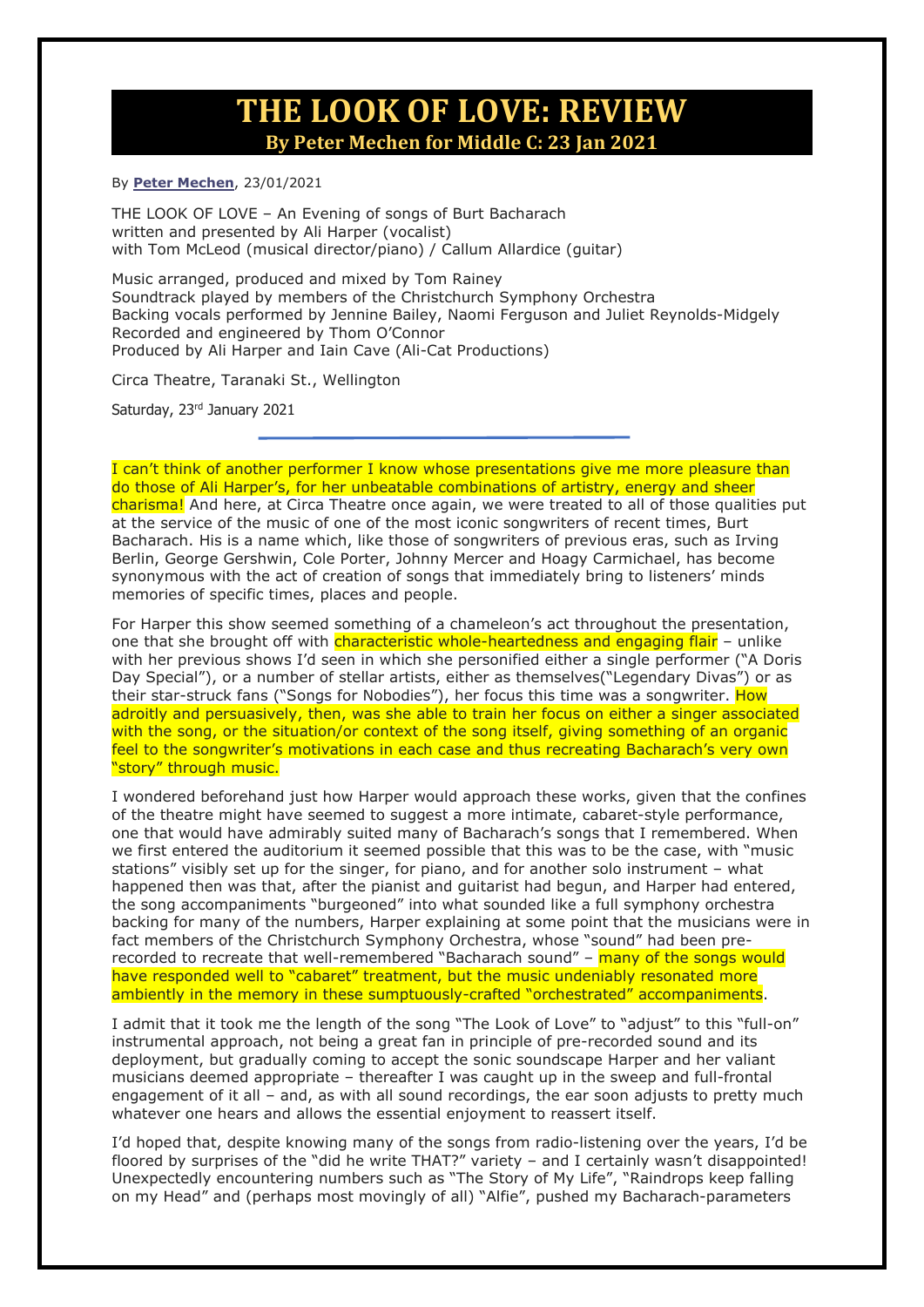into hitherto unchartered regions, both enlarging and deepening my appreciation of his achievement, the latter song in particular one of those "not a note wasted" creations, and fully supporting the statement made by Harper and her pianist Tom McLeod when discussing Bacharach's style of composing – that he didn't like "vanilla", or plain sweetness, but would "explore" unconventionalities in both harmonies and melodic lines. Here, "Alfie" seemed to proclaim itself as one of the great songs, Bacharach devising an almost Mussorgsky-like melodic progression that's close to "sprechgesang", plainly, though not entirely unsympathetically delineating the hero's character, and put across by Harper simply, directly and most movingly.

In some shape or form there's that avoidance of "vanilla" in most things I knew Bacharach had written as well - the spontaneous quirkiness of "Say a Little Prayer for Me", "Walk on By" and "Anyone who had a heart", for example, songs which somehow transmit both impulse and deeper emotion into and through music and find their mark. Bacharach may have had notables such as Dionne Warwick, and even occasionally Cilla Black as his music's exponents, but here Ali Harper proved as worthy, insightful, and thrilling an interpreter, from the heartin-mouth "opening up" of the emotional guns in "Magic moments" at the words "Time can't erase the memory of....", to the almost confessional candour of "A House is not a House", a song which is all impulse and reflection, here expressed by both singer and pianist with exquisitely-focused simplicity.

Mentioning of Bacharach's song-writing partner Hal David and the latter's gift for crafting words whose individual sounds and configurations were matched by the music straightaway put me in mind of George and Ira Gershwin's equally combustible partnership, and, in fact, daring me to suggest to Harper that perhaps one day……but no, it's the here and now that should remain my subject, more properly paying tribute to the singer and her "team" for my enrichment of knowledge and awareness of Bacharach's activities – Marlene Dietrich's musical collaborator during the 1950s? – goodness! As for his contributions to films such as "Casino Royale", "Alfie" and "Butch Cassidy and the Sundance Kid", not to mention "What's New, Pussycat" – well, I obviously didn't take much notice of film credits in those carefree days of my youth!

What I thought Ali Harper conveyed most warmingly and lastingly was Bacharach's ability in his music to relate to and uncover people's emotions concerning basic human needs  $-$  I came away from the show with what seemed like pocketfuls of familiar feelings reawakened and stirred, some gentle tickling, and others via uncomfortably prodding, a full gamut of experience suggested and shared. And we delighted in the medium as well as the message, in the singer's unfailing ease and warmth of communication and infectious, all-embracing delight in putting across the music for our pleasure.

The show was supposed to conclude with "What the world needs now", described by Harper as "a song for our time", the sentiments of the relatively unfamiliar verses expressed with filled-to-the-brim conviction, and the choruses lustily joined in with by all present – a standing ovation necessitated a "second conclusion", with Harper and her musicians giving us "That's what friends are for" to the ambient accompaniment of audience members' torchlight beams bringing light to the darkness and hope to all present for a brighter future. Thank you, Ali! – so much appreciated!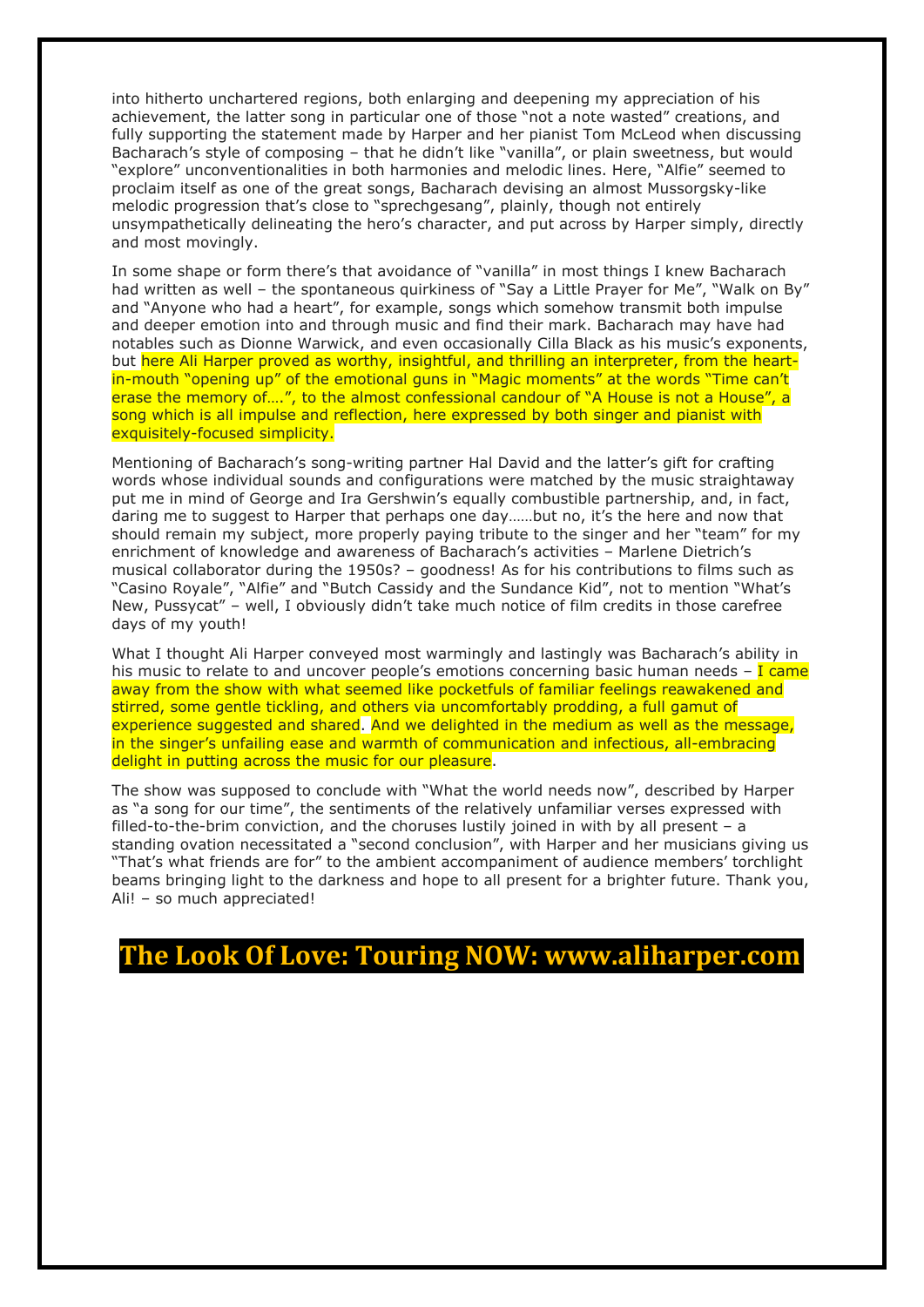## **THE LOOK OF LOVE: REVIEW By Sophie for Wellingtonista: 23 Jan 2021**

#### **Review: The Look Of Love**

*by* [SOPHIE](https://wellingtonista.com/author/sophie/) *on JANUARY 25, 2021 in* [MUSIC,](https://wellingtonista.com/category/music/) [REVIEW](https://wellingtonista.com/category/review/)

I've seen Ali Harper before, at Old St Paul's in 2012, and I was struck by her humour and professionalism then. It was a fun night out with my Robot Mum and we both enjoyed hearing songs we knew, and some we didn't, performed by someone who knew her craft and was super skilled.

On Saturday night, The Look of Love opened at Circa, and I was delighted to be able to take my mum along again.

Ali Harper is a bit of a national treasure – cabaret, acting, musical theatre; she does it all. But she also creates her own shows and records albums, which I think is pretty baller. She's not just a participant. She's a BOSS.

The small stage of Circa One was well-lit, with mic stands placed at different points to allow Harper to move around and share her performance with the whole audience. The live accompaniment were Tom McLeod expertly playing piano and Callum Allardice nailing the guitar. But Harper knows that Bacharach needs an orchestra, needs a horn section, and needs backing vocals, so she recorded fantastic arrangements, working with the esteemed Tom Rainey, to back it all.

Was it weird to have two musicians onstage and the rest pre-recorded? Initially, yes. But it gave her, and us, a lovely intimate dynamic between her and her onstage musos, and as she said herself, she couldn't have fit (or afforded) the whole cast onstage. Plus the recording experience meant she was able to produce an album for the show.

The boys were clearly having a good time and both sang as well as playing, McLeod having his own very competent solo time. Harper is a generous collaborator, and an appreciative one, giving them repeated credit and love for their support and their talent.

So we embarked upon a journey, with Harper providing biographical detail around Bacharach's life and development as a composer. She referred to the research she'd done and it was very clear she'd done it with affection and respect. I love that so much. How he came up, how he collaborated with his lyricist Hal David, his mostly terrible lovelife, and how he pushed to make his music challenging, interesting, and different.

She also gave great respect to the artists who made his songs famous; Marlene Dietrich, Dusty Springfield, Dionne Warwick, Aretha Franklin. Admittedly, her Dietrich impression left me a little cold but that's just a low damn voice to try to emulate, and while Harper's range is impressive, it felt a little dense down there.

Sometimes a performer who's worked a lot in musical theatre can be a little jazz hands and fake smile. While the production is great and all, it feels like they're just performance robots going through the programming to elicit the appropriate response.

Here's the thing, though. Ali Harper is a freaking extraordinary vocalist with stupendous charisma. That's clear, no one can deny it. BUT she was also obviously having a ball and loving every moment of what she was doing. She loved her collaborators, she loved the music, and she loved us, the audience. She was basically there, in the spotlight, looking a million dollars in her sequins,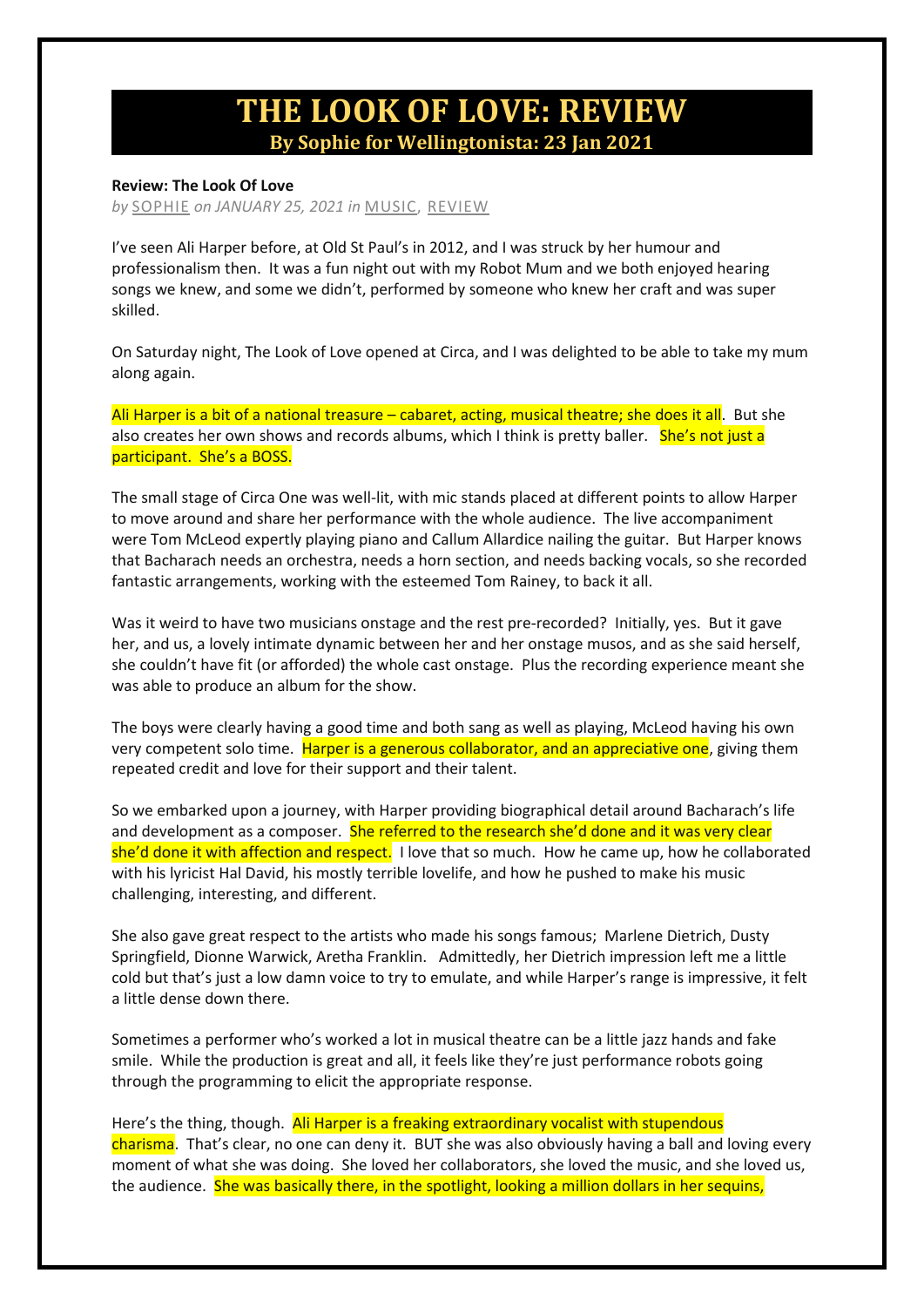genuinely thrilled that THIS is what she gets to do for a job. She gets to sing songs that make her happy, for people who get happy as well. She looked out at us, and no part of her smile was fake. I don't need to talk about Harper's voice. She's been doing this for the last 20+ years and she KNOWS her craft. I saw her 9 years ago and was impressed, but now I'm just speechless. It felt effortless. I doubt it was, but DAMN, she just opened her mouth and magic came out. She drove her mic like NASCAR. I'm basically on my knees chanting "I'm not worthy!"

Ali Harper got to do something really cool. She got to make a show, and a REALLY good show, based on a composer who was a formative part of her own life soundtrack. She was so clearly, and so tangibly delighted to be singing Bacharach's songs. She wanted to give him respect and credit. She wanted to share with us her love of those songs. She knew she couldn't replace the artists we hear in our heads when we think of the songs – those artists ARE the songs. But she paid homage to the creators and the artists, and she also made each song her own. And when the whole studio was standing up, holding their phones up with the flashlights on (some of us had to show our mums how to put the flashlight on), she was just so full of joy. She was like.... You guys get it. You love these songs, too! Let's sing together! Isn't this freaking wonderful?!

Yes, lady. It WAS freaking wonderful. And thank you so much.

Ali Harper has a whole-ass month of this show so if you like music, or love, or people, or… OK, if you hate life, don't go. Everyone else, get amongst it. It'll make you smile.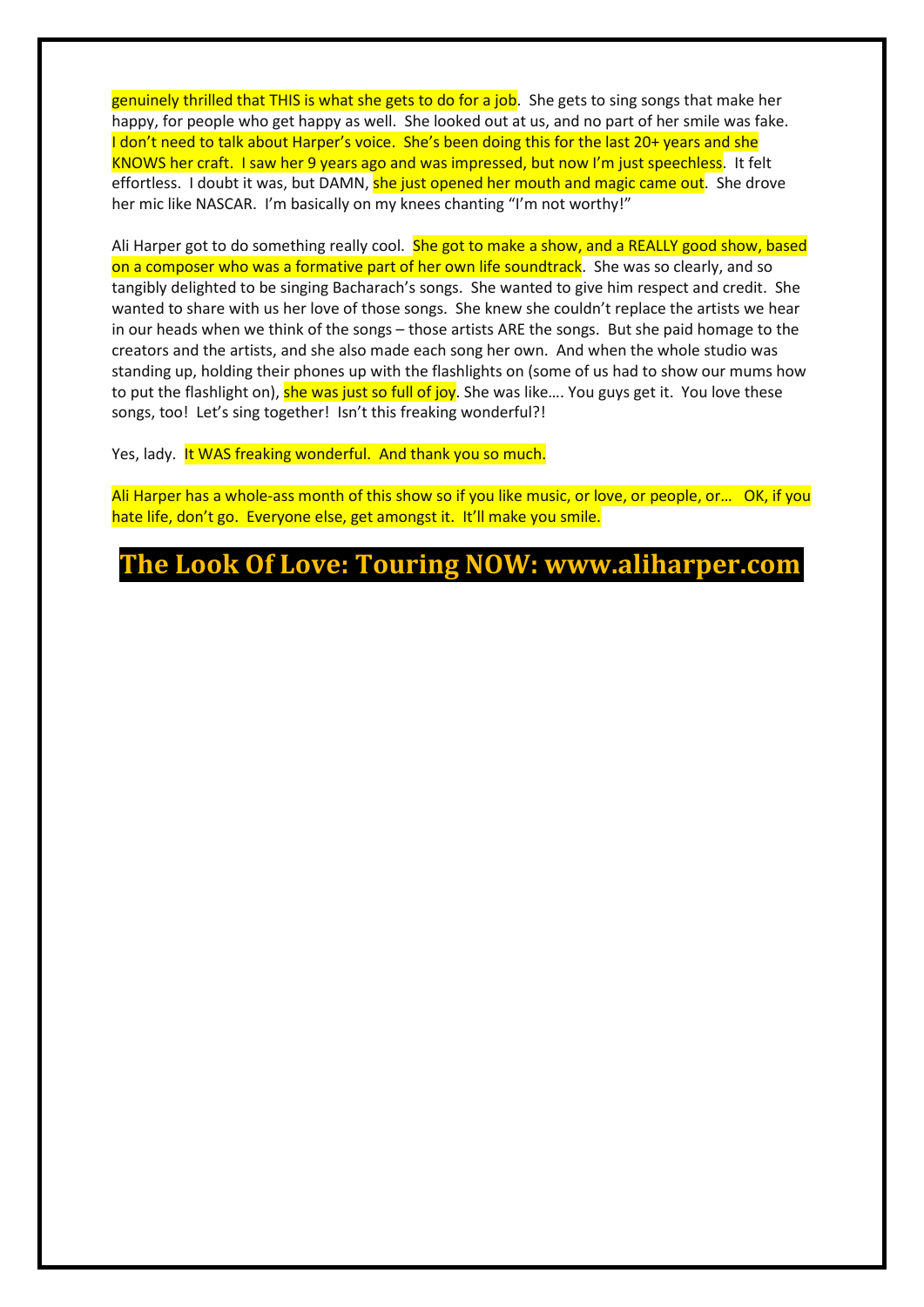## **THE LOOK OF LOVE: REVIEW By Ralph McAllister for Kapiti Independent: 23 Jan 2021**

## Ralph McAllister Reviews 'The Look of Love'

### **[January 26, 2021](http://kapitiindependentnews.net.nz/ralph-mcallister-reviews-the-look-of-love/)**

Ralph McAllister says 'The Look of Love' brings a Quartet of Excellence to Circa Theatre in Wellington,.

He writes: 'Last month THE OLDER THE BETTER played to packed houses, proving that not only the quality of the revue, but live performances are what audiences appreciate more and more after struggling through ghastly 2020.

### *'A celebration of Bacharach'*

Now playing at Circa for the next month, Ali Harper brings THE LOOK OF LOVE, a celebration of the phenomenal Burt Bacharach.



Who?

Never heard of him!

Oh yes you have.

### *Bacharach – – from the 1950's and still going strong*

### *Beginning in the 1950's, Bacharach is still composing at 91, after a lifetime of hits including Oscar and Grammy awards, and literally hundreds of songs.*

Now Ali has dipped into this cornucopia of excellence and chosen many of Bacharach's greatest hits, including I Say a Little Prayer for You,

Anyone Who Had a Heart, Alfie, What's New Pussy Cat and Do You Know the Way to San Jose, etc etc etc.

She delivers with her usual style, versatility and brilliance through 80 minutes that fly past.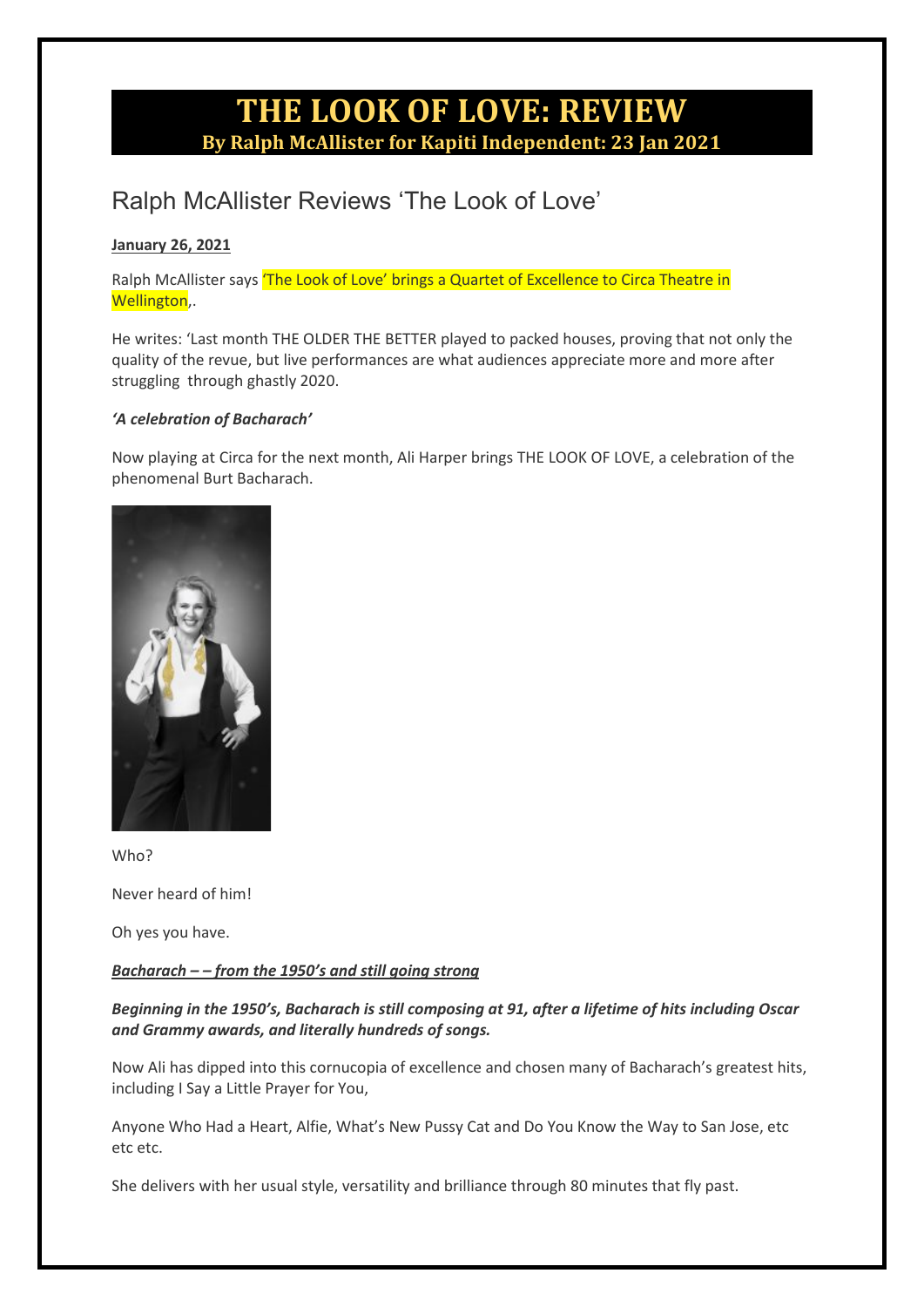#### *'Probably her best show'*



It would have been impossible to reach what is probably her best show ever without the supreme talents of pianist and musical director Tom McLeod, guitarist Callum Allardice and the ubiquitous Tom Rainey, who arranged and recorded a backing orchestra .

What a quartet!

So what do you get when you fall in love with the show?

*Joy (What the World NeedsNow)*

*Memories (Raindrops)*

*Laughter (thanks Colin)*

Don't miss it!'

Ralph McAllister

**The Look Of Love: Touring NOW: www.aliharper.com**